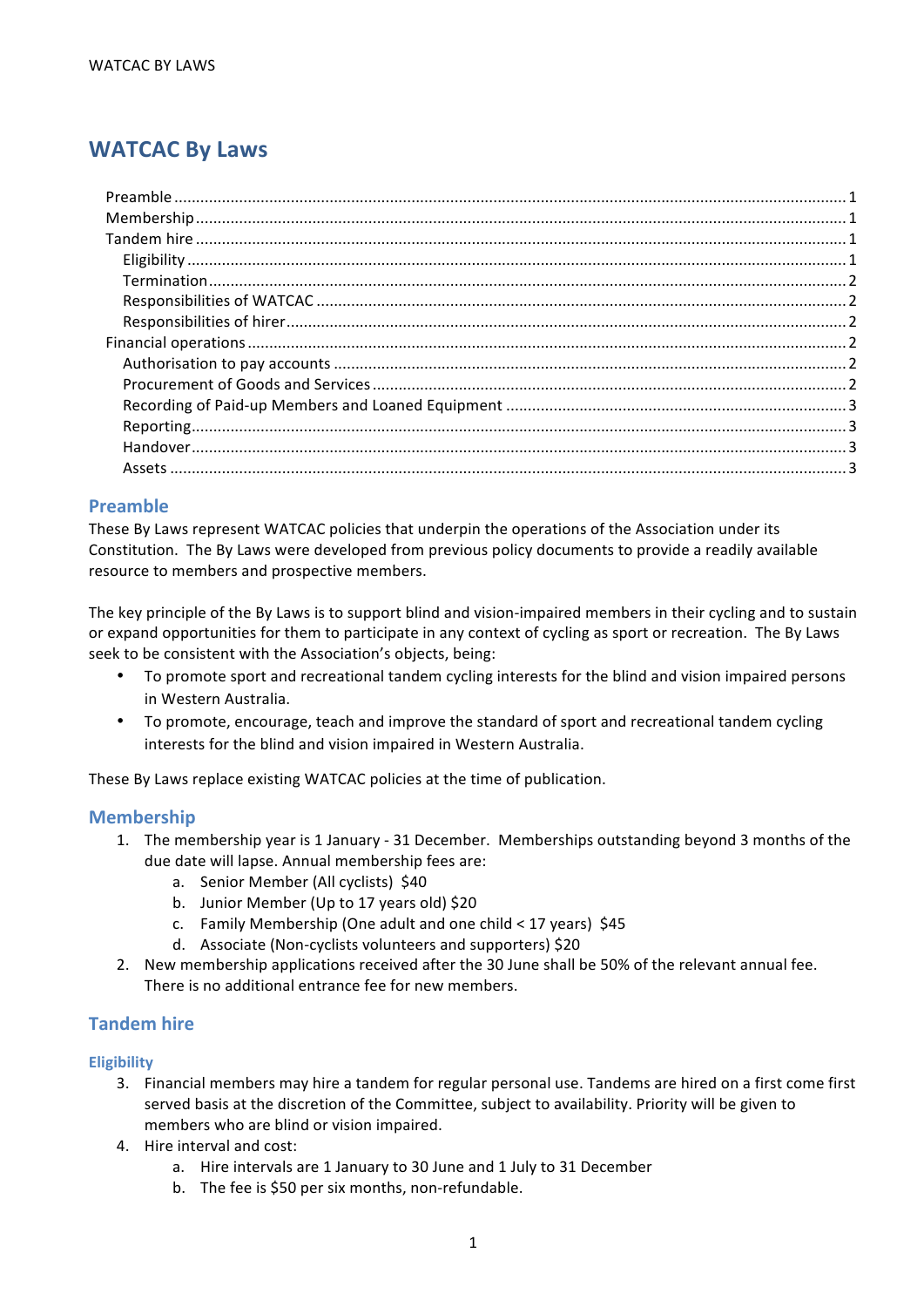- c. Initial hire periods commencing within three months of 30 June or 31 December shall incur an initial hire fee of \$30.
- 5. Prior to taking out a hired tandem, hirers must attend at least one tandem cycling clinic or have participated in an individual coaching and familiarisation session.
- 6. The WATCAC Committee reserve the right to recall any tandem out on loan for use in WATCAC activities or events, with not less than two weeks notice.
- 7. The WATCAC Committee may request a condition report from the hirer if the tandem has not been ridden in a WATCAC ride within the last 12 months.

## **Termination**

8. If in the opinion of the Committee, a hirer has not met their obligations in accordance with these conditions, they will be required to return the tandem to WATCAC within 14 days, without refund of their payment.

#### **Responsibilities of WATCAC**

9. Prior to any tandem being loaned, WATCAC will provide a maintenance check on the selected tandem, to determine the condition of the tandem and a report will be provided to the hirer as a record that the tandem is returned in a condition similar to that provided.

#### **Responsibilities of hirer**

- 10. The loaned tandem is to be stored securely and remains the responsibility of the member using the tandem. This includes when it is being transported on a car and parked at a public space.
- 11. Safety and common sense is a priority when using a hired tandem. Riders are to comply with all shared path and road rules, including the wearing of Australian design standards helmets.
- 12. General care and maintenance of the tandem to keep it in a safe riding condition:
	- a. Clean bike, clean and oil chain, pump tyres, repair or replace punctured tubes.
	- b. Replace the following parts if damaged or worn through use -, broken spokes, worn tyres, handle bar tape, worn brake pads, replace broken or stretched chain.
- 13. In the case of a tandem being damaged, any mechanical/repairs/replacement will also be the responsibility of the hirer and an account will be forwarded for payment to cover the respective costs.
- 14. Tandem use is at the riders' own risk. Use on a non-WATCAC endorsed event is not covered by the WATCAC (WADSA) insurance.
- 15. No part of the tandem shall be removed or changed without the permission of the WATCAC committee, with the exception of pedals, seats and wheels. The cost of personal parts is at the expense of the hirer. After the loan period, these items must be replaced, so that the tandem is returned with its original parts.

# **Financial operations**

#### **Authorisation to pay accounts**

16. The elected Chairperson and Treasurer are the primary signatories for the payment of accounts. Additional or new signatories or revocations of exiting signatories must be by name and recorded by way of a duly carried motion at the Annual General Meeting or other General Meeting (this is to facilitate the notification of any changes of authorising officers/signatories to conform to security requirements of Financial Institutions.)

#### **Procurement of Goods and Services**

- 17. The Treasurer to be responsible for all payments, purchases and deposits with the Chairperson only acting in a Treasurer's long term absence (exceeding 30 days). Payments must be authorised by a second signatory.
- 18. The Treasurer has the authority to pay accounts
	- a. up to and including \$500 for WATCAC business, without Committee approval.
	- b. in excess of \$500 with the approval of Committee duly carried and recorded.